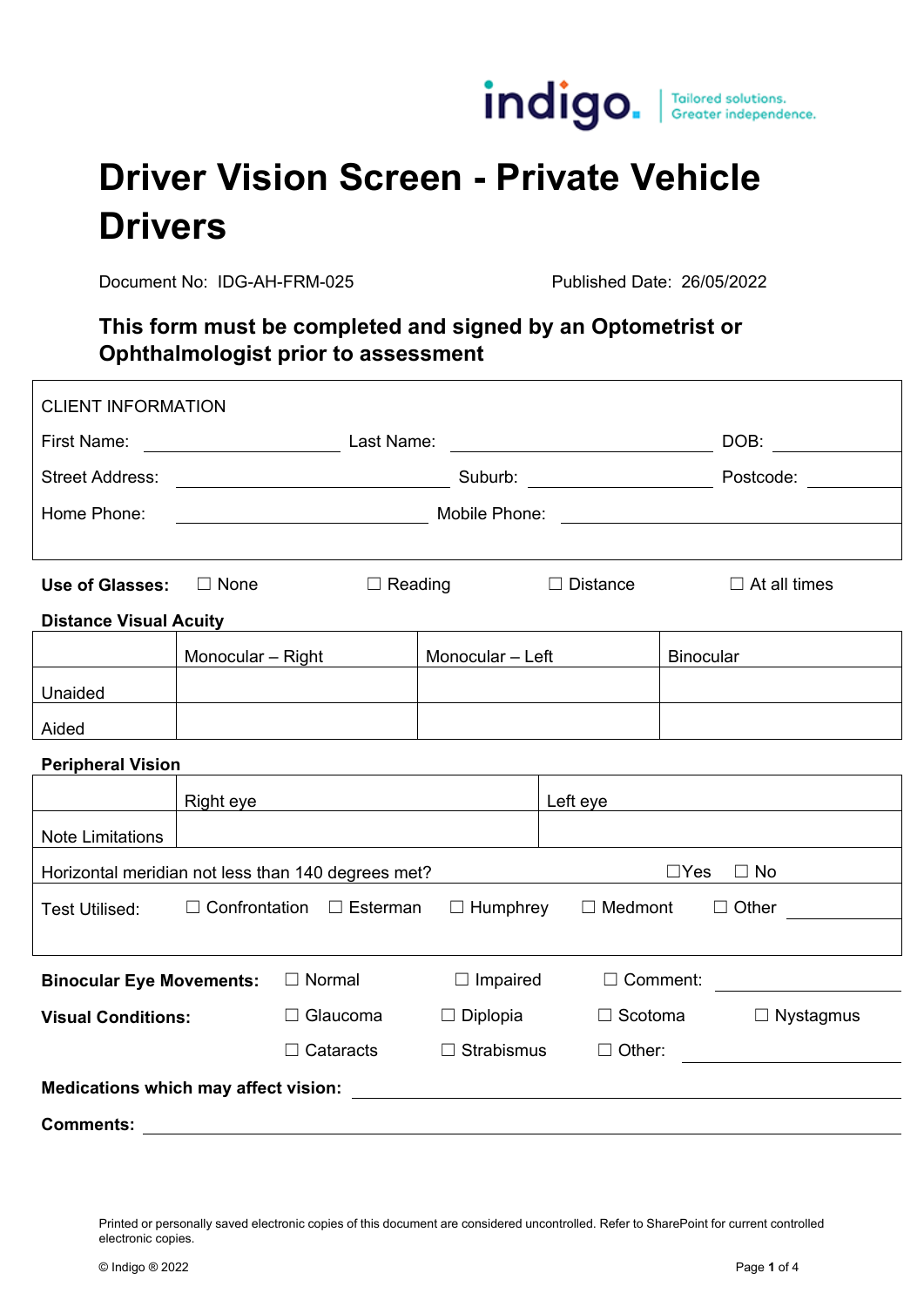# indigo. | Tailored solutions.

Based on the Australian vision standards to drive a commercial vehicle (Assessing Fitness to Drive 2016) Name:

- $\Box$  meets the criteria to drive a commercial motor vehicle
- $\Box$  does not meet the criteria but is considered a potential candidate to hold a conditional commercial driver licence
- $\Box$  does not meet the criteria to drive a commercial motor vehicle

*(Please notify Indigo immediately if the client does not meet the criteria as they will be unable to proceed with the assessment)*

The client  $\Box$  does /  $\Box$  does not require visual aids for driving a commercial vehicle

| Name:                  |                    |                 |  |
|------------------------|--------------------|-----------------|--|
| $\Box$ Ophthalmologist | $\Box$ Optometrist | Address:        |  |
| Telephone:             |                    | Date of screen: |  |
|                        |                    |                 |  |
|                        |                    |                 |  |
|                        |                    |                 |  |
| Signed:                |                    |                 |  |
|                        |                    |                 |  |
|                        |                    |                 |  |

#### **Attention: Optometrist/Ophthalmologist**

Please send completed Driver Vision Screen to Indigo OT Driver Assessment Service:<br>Fax: (08) 9381 0688 or Email: driving@indigosolutions.org.au or Email: driving@indigosolutions.org.au

Any queries regarding Driver Vision Screening or Medical Standards for Licensing, please contact the Indigo OT Driver Assessment Service.